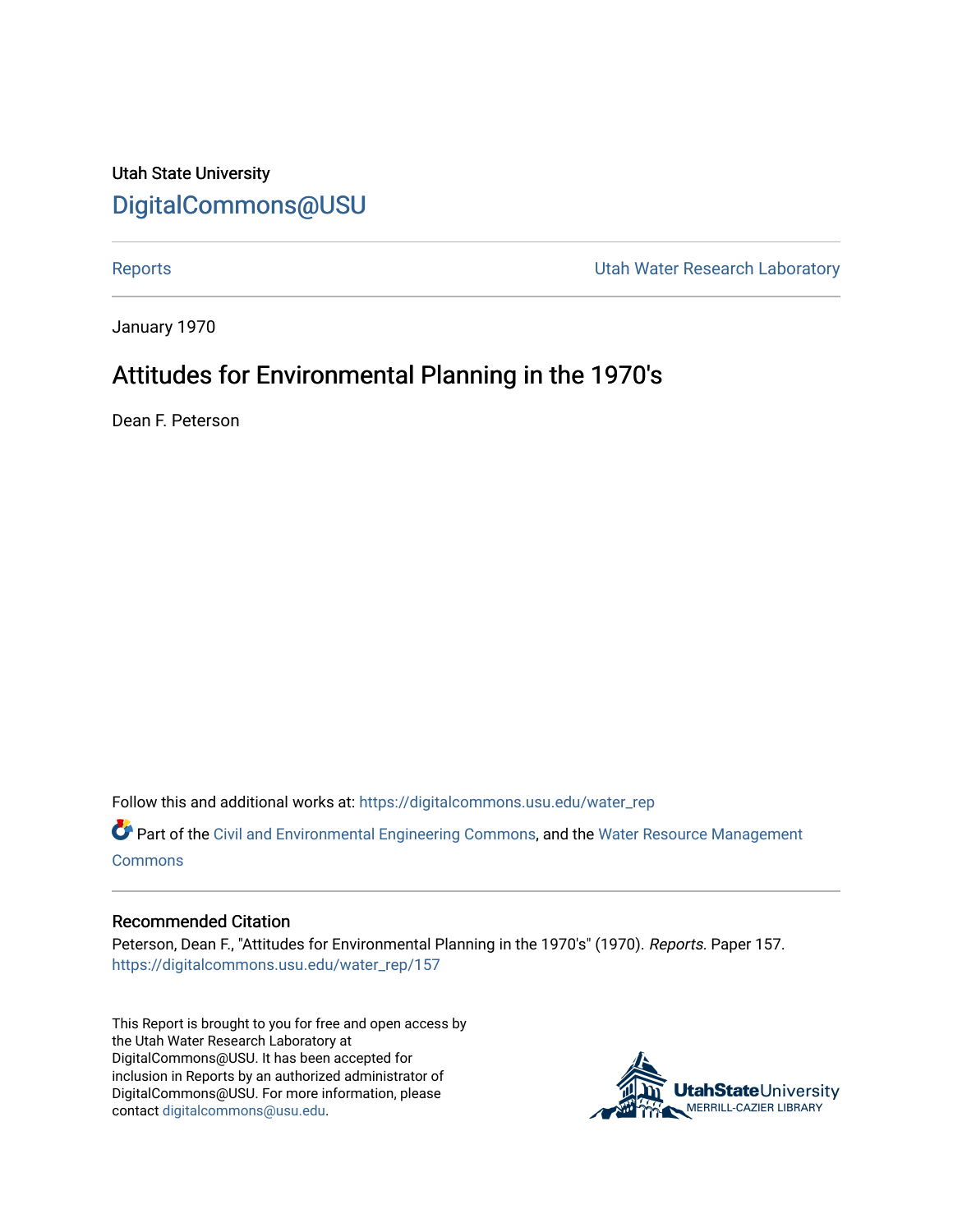

 $61866$ 

*Occasional Paper 4 Utan State University* 



# $~$ ATTITUDES FOR environmental PLANNING IN THE 1970'S

*By Dean F. Peterson Utah Water Research Laboratory* College of Engineering June 1970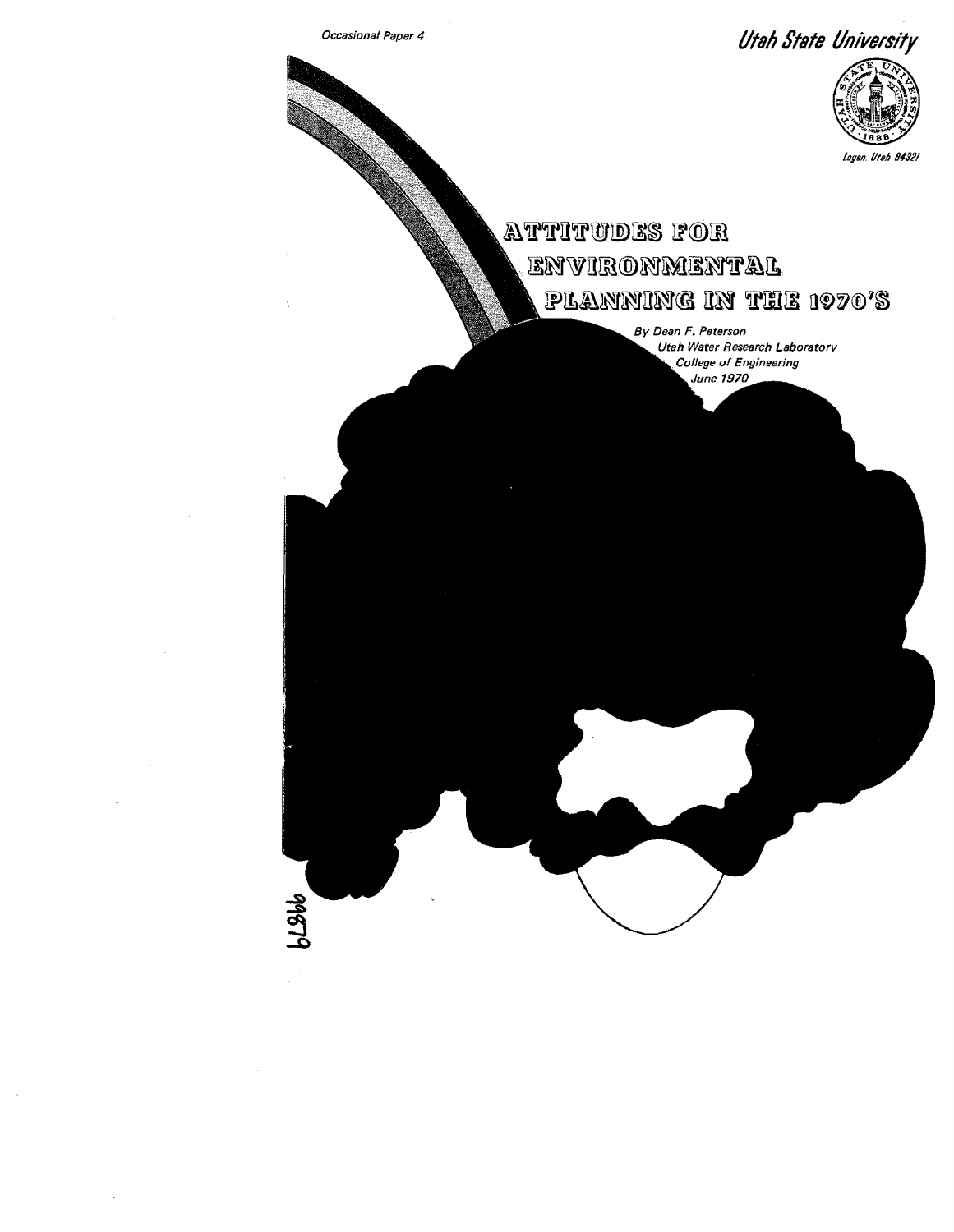## **ATTITUDES FOR ENVIRONMENTAL DESIGN FOR THE 1970's**

**By Dean F. Peterson** 

Address delivered at Engineers' Week banquet, February 26,1970, at Utah State University

> Utah Water Research Laboratory College of Engineering Utah State University Logan, Utah 84321

> > May 1970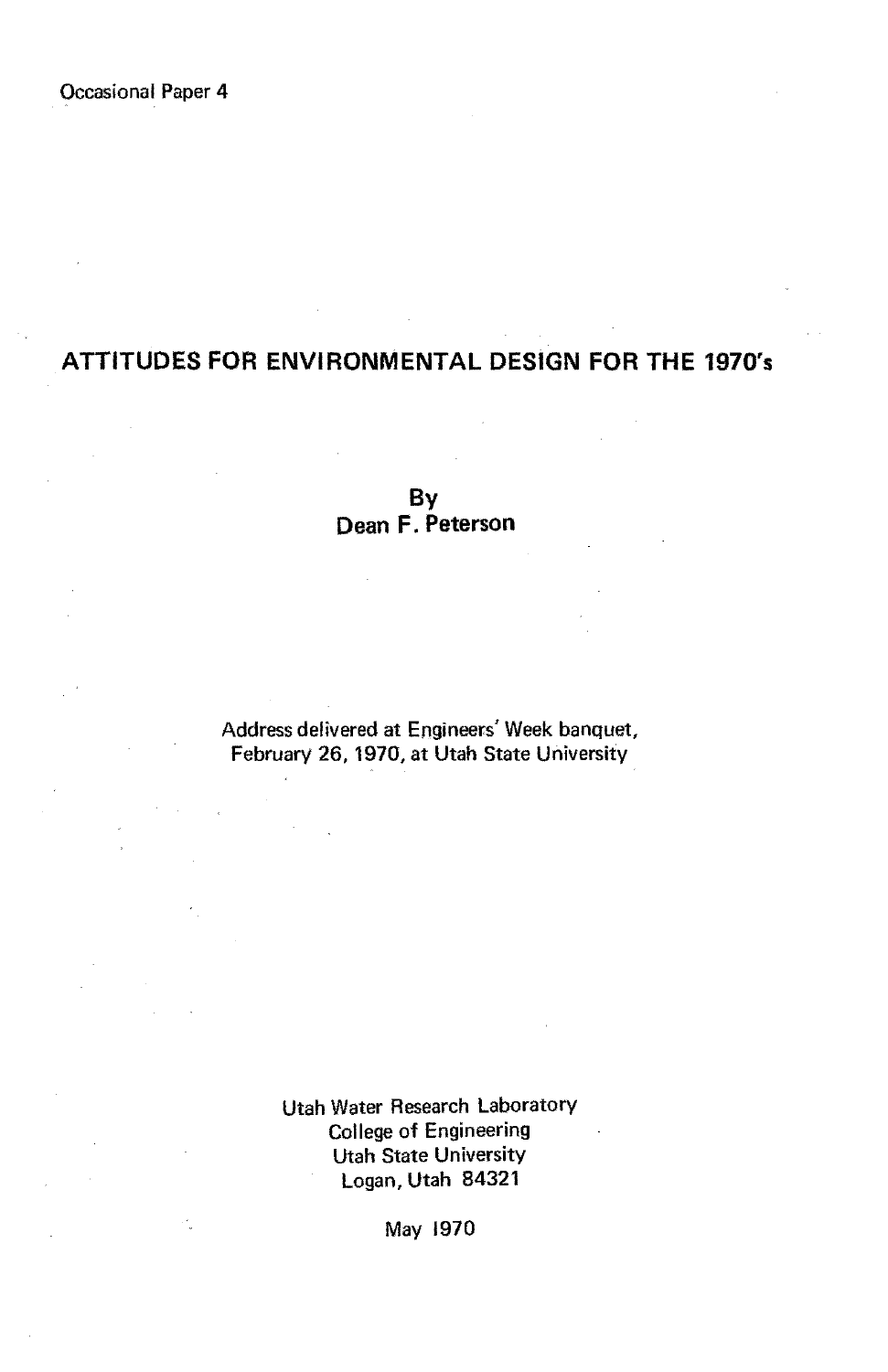

Dean F. Peterson

Dr. Dean F. Peterson is Dean of the College of Engineering at Utah State University and is an internationally recognized expert in the water resources field. He has served as Director of the Office of Water for Peace, U.S. Department of State, functioning as a special assistant to Undersecretary of State for Political Affairs responsible for coordination and leadership in international water resources matters in which the United States was engaged or which were of interest. He also has served as Technical Assistant in the Office of Science and Technology within the Executive Office of the President; and Chairman of the Committee on Water Resources Research, Federal Council for Science and Technology. His responsibilities were coordination and management of the Federal water resources research program, and rendering advice in the water resources area to the Special Assistant to the President for Science and Technology.

Dr. Peterson was born in Delta, Utah. He received his bachelor's degree from Utah State University, and his doctorate in civil engineering at Rensselaer Polytechnic Institute. He has had extensive experience as a civil hydraulic engineer with both government and private industry. After World War II he was associated with Colorado State University as head of Civil Engineering. Since 1957 he has been Dean of the College of Engineering at USU.

In addition to his academic responsibilities, Dr. Peterson has served, in recent years, with the Agency for International Development (AID) and the Department of State as an irrigation and water resources consultant. He is Chairman of the U.S. National Committee for the International Hydrological Decade.

He is a member of ten scientific and professional societies, and is the author of some 80 publications.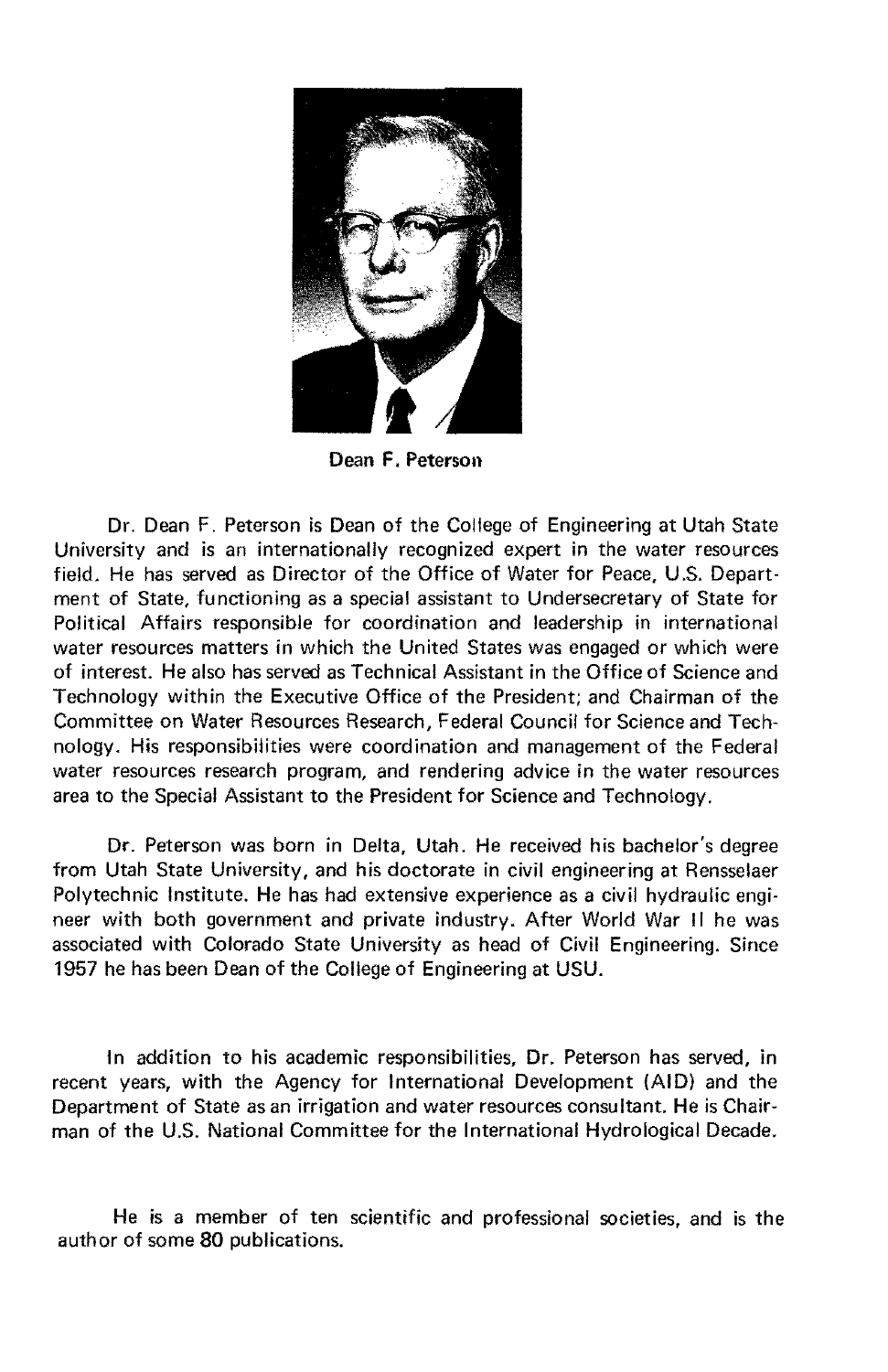### ATTITUDES FOR ENVIRONMENTAL DESIGN FOR THE 1970's

#### By Dean F. Peterson

It certainly is a great compliment when a studentbody asks its own dean to be its banquet speaker on Engineers' Day. I appreciate this a great deal--I hope I am "with it."

First, I would like to compliment the engineering students on the excellent job done in developing Engineers' Week here at Utah State and their contributions to the effectiveness of Engineers' Week throughout the state. I believe this year we engineers have received about as much news coverage and presented about as good an image as ever before. A great deal is owed to the enthusiasm and perserverance of our engineering students. I don't know how many of you have read Governor Rampton's proclamation on Engineers' Week. Many have, but I believe it would be worth reading again.

#### **Proclamation**

WHEREAS, our first President, George Washington, whose birthday we celebrate each February 22nd, was an engineer; and .

WHEREAS, the profession of engineering performs the vital role of effectively applying mankind's scientific discoveries; and

WHEREAS, the need for more professional engineers isa matter of national security, concern to our economy, and essential to environmental design; and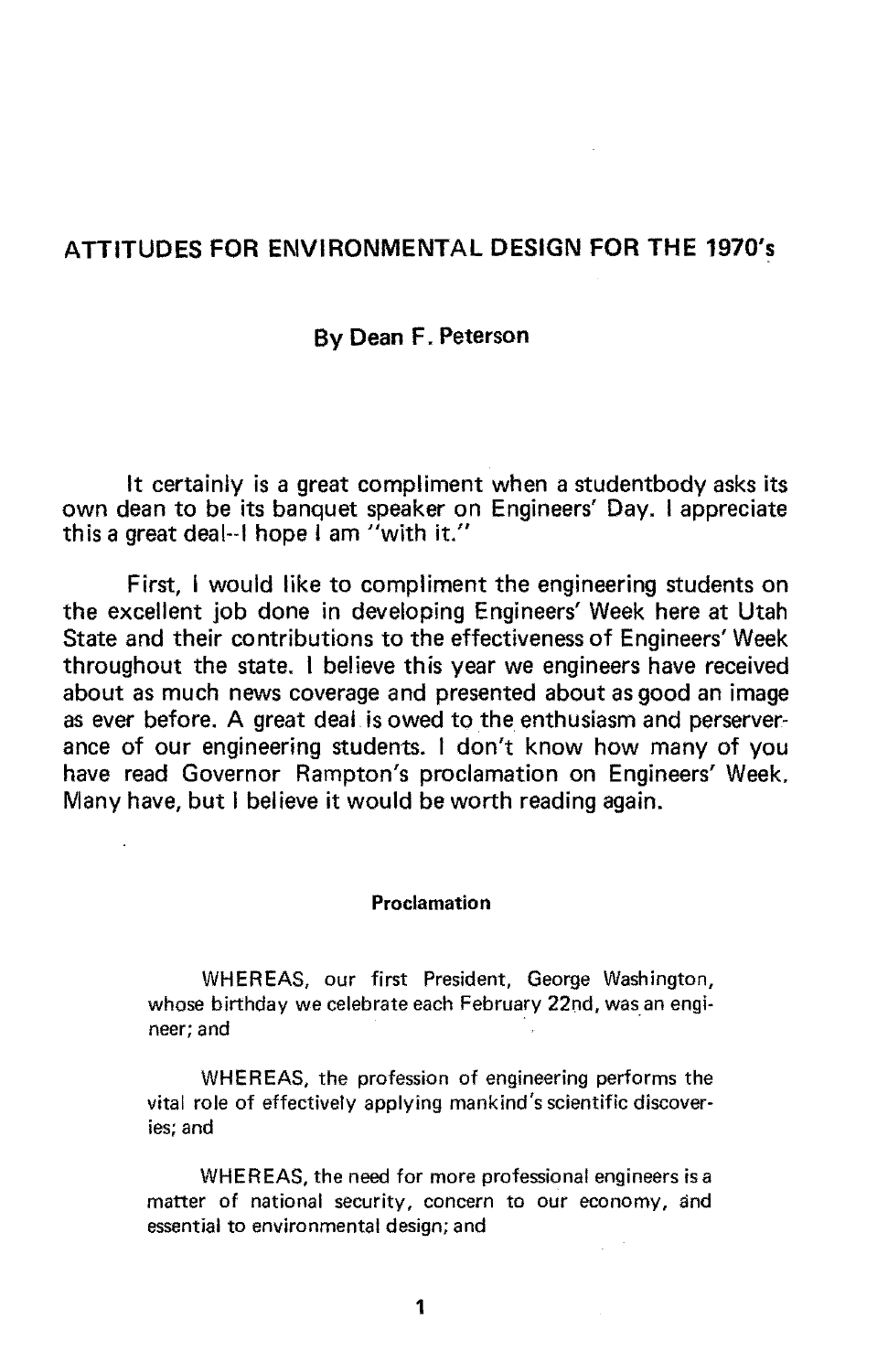WHEREAS, an insight into the study and practice of engineering should further motivate interested youth to adequately prepare itself; and

WHEREAS, with the growth of the nation. there is a challenge to the engineer to be ever more responsive in professional and community participation; and

WHEREAS, it is vital that we conserve our natural resources, assure the purity of our air and water and the proper use of our land; and

WHEREAS. engineering can and must develop a responsive Environmental Design for the 1970's:

NOW, THEREFORE, I, Calvin L. Rampton, Governor of the State of Utah, do hereby declare the week of February 22nd through 28th, 1970, as

#### NATIONAL ENGINEERS' WEEK

in Utah, and call upon our schools, our civic organizations, and our citizens to mark this occasion with appropriate observances.

The engineer stands between science and society and it is his special job to apply science to the use of resources for the benefit of man. The engineer has no unique claim on this task, which is shared by many professionals--in the application of science. The engineer is trained to draw on a broad base of scientific and resource information and integrate it into useful machines, structures, and systems. Many of these are of great complexity and may have major impacts on the lives of people and the institutions, customs, and laws within which people work and live.

Let us turn back to the theme of Engineers' Week:-- Engineering-- Environmental Design for the 1970's. Engineers, since the beginning of their profession, have been concerned with improving environmental conditions under which people work and live. Let me cite a few examples.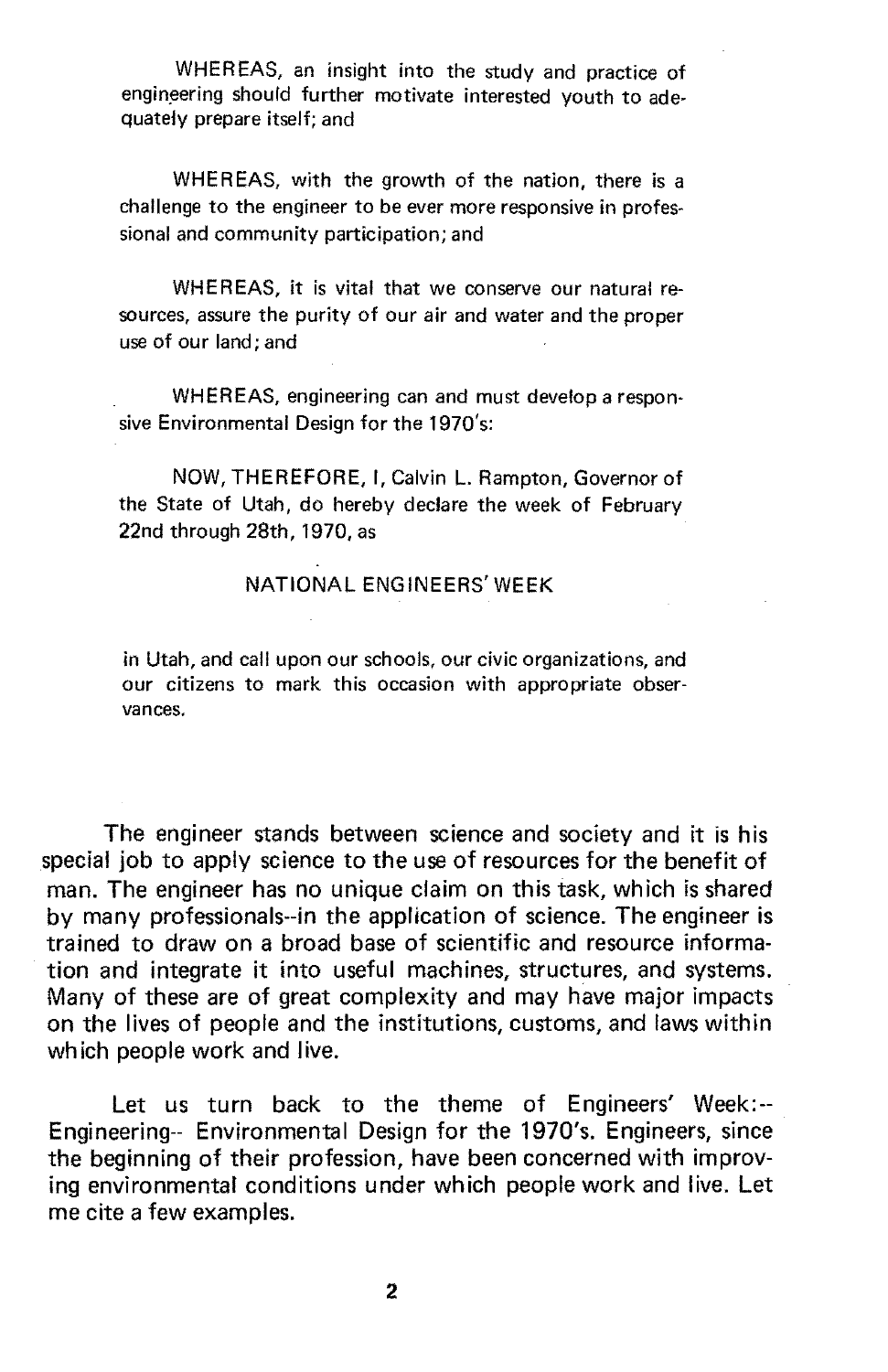Until a century ago, except perhaps in ancient Rome and some other ancient cities, public water supplies were nonexistent or highly dangerous to health if they existed at all. In the seventeenth century a citizen of Paris, on the average, had available only about two and one-half quarts of water per day; scarcely enough to drink, let alone take a bath. Water-borne disease was a major scourge which contributed materially to population control in those days. Hydraulic science, with the invention of pumps, and an understanding of the bacterial nature of disease, led to engineering works for supplying water and treating sewage, which by early in the twentieth century, had nearly wiped out water-borne disease in the cities of Western Europe and the United States. Citizens could now enjoy the amenities of 100 gallons of water per day. Doubtless the decrease in mass B.O. had some salutory effects on the atmospheric quality in the salons of Europe.

In agriculture, engineering has made it possible to control the environment on cropped fields by providing irrigation water, by developing power driven tillage and harvesting equipment, and the processes and plants for the production and transportation of fertilizer.

Improvements In transportation have made possible the exchange of materials and goods so that people may live and work under more comfortable conditions all over our country. Improved transportation permits people to travel farther and faster so that they can see more and do more, and perhaps most important, to exchange ideas and information.

Widespread distribution of electricity, along with transportation and manufacturing, has been a major factor in improving the environments in which people work and live. For the first time, for example, the hard desert environment has been turned into a place for comfortable living, with all the amenities, for millions of people in our own southwest using air conditioning and new materials for housing. Machines and devices of all kinds are available to provide refrigeration, ventilation, and temperature and humidity control in our living and working spaces.

Engineers have made major contributions to the art of city and urban planning and to regional planning and development. They are responsible for the design of sensing devices, telemetering and data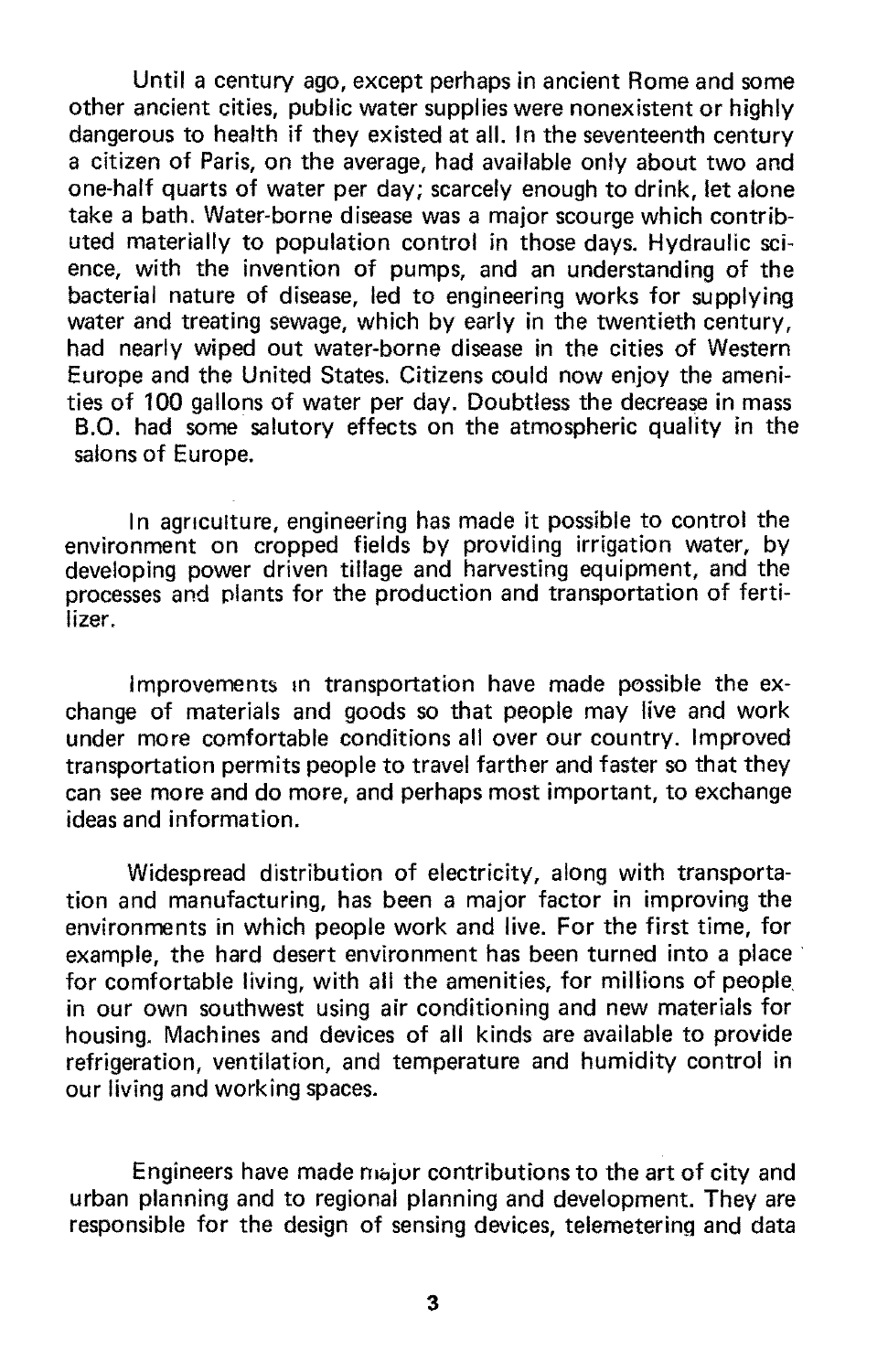processing, and displaying devices and systems which measure and record information about the weather, water supply, climate, soil conditions, and environmental quality. High speed computers make possible the simulation and optimization of complex plans for water and land development. These systems-analysis techniques make possible sophisticated studies which can lead to better decisions about how to manage our environment.

Engineers have taken a leading role in bringing together the various disciplines concerned about environmental matters in multi and interdisciplinary approaches to environmental matters. Engineers will continue to enlarge and exercise their roles in environmental design during the 1970's.

While man has applied his technology and his resources to improve many aspects of the environment, his diverse activities have led to depreciation in the quality of other parts of the environment which are external to the part he may be improving. When population was smaller, and man's industrial activity was at a much lower level, the adverse effects of his activities were most often quite adequately diluted by the extent and self-healing properties of the general environment. Today, in a growing number of instances, the environment is no longer able to heal itself; dilution may not be adequate and some results may trigger imbalances that lead to irreversible results or spread to much broader areas. A case in point is the eutrophication-- sometimes called "dying"--of a lake. In this instance, levels of nitrates and phosphates stimulate the growth of algae removing the oxygen. This initiates a process that may be irreversible, so that the lake continues indefinitely in an anaerobic condition.

With more crowding, an increasing use by man of open spaces which are becoming more limited, people are becoming more and more conscious of the aesthetics, the appearance and harmony, of the environment around them. There is a growing concern with preserving natural values, with retaining areas in which nature is relatively undisturbed. All of us recognize and appreciate the need for these aesthetic and natural values.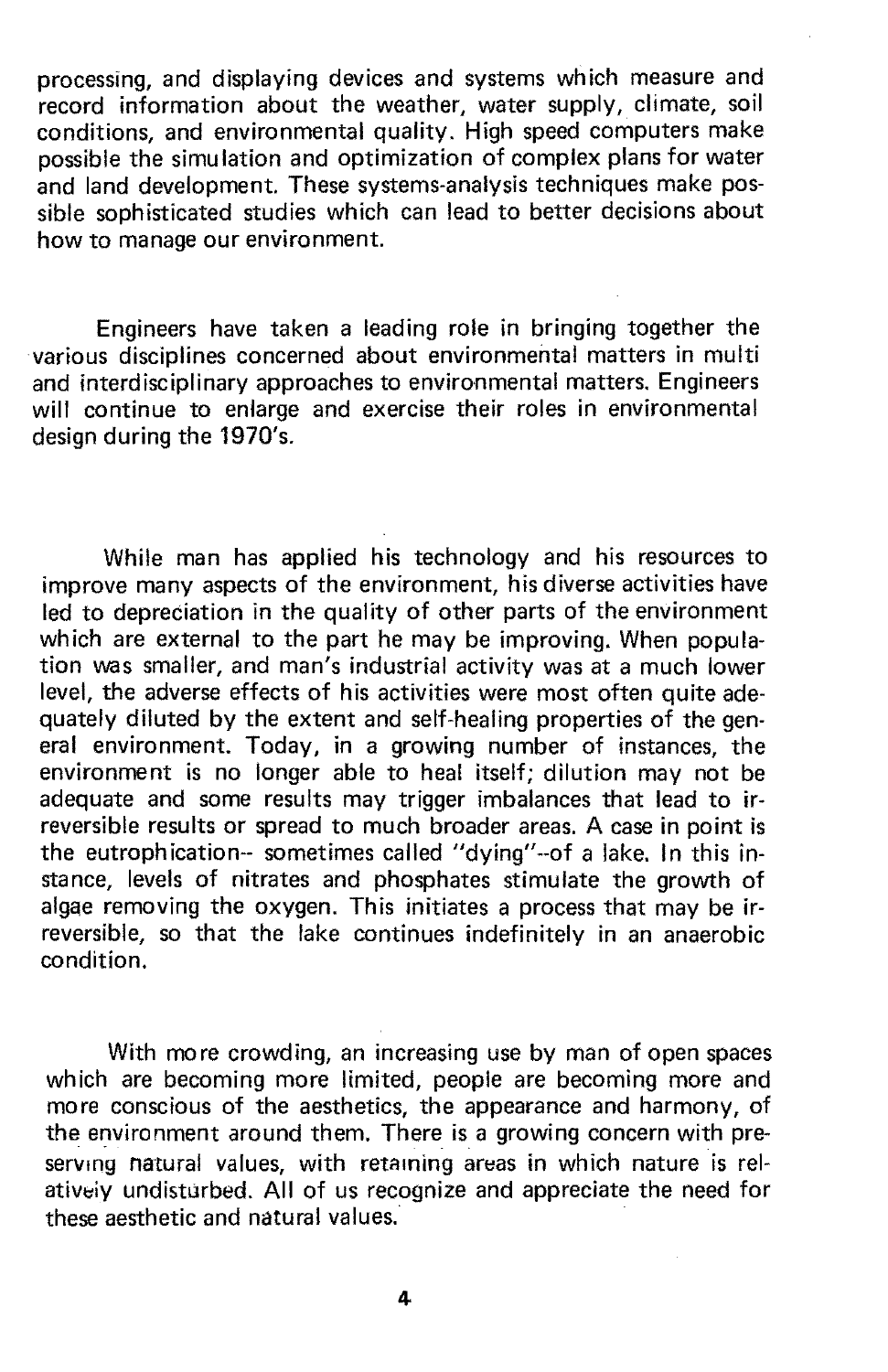A relatively new aspect of pollution is the introduction of toxic material into the environment--pesticides--for controlling insect and plant pests. Use of these materials has been extremely profitable in controlling disease and increasing the production of crops. Malaria, which a few years ago disabled a significant share of the world's population, is no longer a major health problem. Pesticides, of course, are poisons. Often they are quite specific. That is they are lethal to only one or a few species. Often they degrade, in relatively short periods, into harmless materials. Some, like DDT, are harmful to most insects. They do not degrade, and as higher animals eat the insects and animals eat other animals, the toxic materials enter the food chain, so that they become concentrated in the tissues of such animals as fish, birds, and humans to the point where concentrations may reach harmful levels. Moreover, over-use of pesticides may kill natural enemies of pests as well as the pests themselves and 'permit the development of populations of resistant pests which are even more harmful than the ones there in the first instance. There are many examples where pesticides have resulted in significant crop increases in the first few years, but then become quite ineffective resulting in yields which were lower than those obtained in the first place. You can see that the effect of pesticides becomes an extremely complex ecological problem, often not very well understood in advance. Pesticides have proven extremely valuable, but they should be used with great caution and we need to be reasonably confident that we understand the ecological system in which they are used.

A major environmental hazard is the urban slum or urban ghetto. Here are concentrated those who, for some reason or another, lack economic opportunity to better themselves. These may be self-forcing systems. That is, the environment in the slum may be such that new generations of its inhabitants cannot get the resources or do not obtain the education or training necessary to enter a different world of economic competition. As agriculture becomes more industrialized, the rural poor finally, in desperation, move to the urban ghetto. This problem is bad enough in the United States; it is significantly worse in the lesser developed countries where high population growth and industrialization of agriculture displace large numbers of the rural poor. There is a great risk that unrest in the urban ghettos may explode to the point where the entire administrative system of cities, states, or nations as well as the complicated technological system which produces and distributes essential goods and supplies, may be disrupted resulting in major hardships, and social unrests of national scales.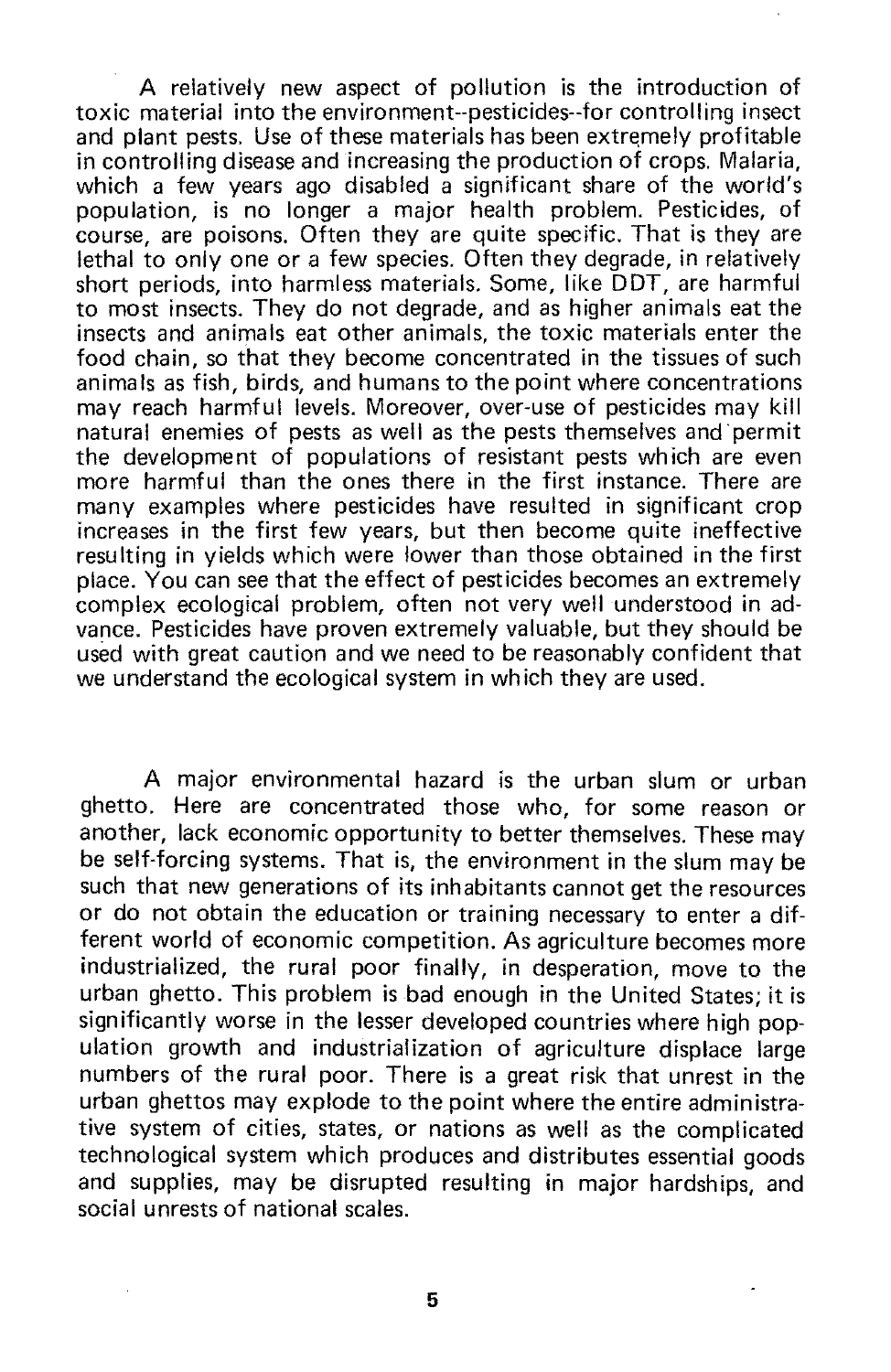Environmental design for the 1970's must deal in a much more effective way with the side effects of technological advancement. Until recent years these have been relatively unimportant; at present levels of population and industrial growth this is no longer the case. With our growing technological capability, there is an increasing danger that environmental disruptions may be initiated which could result in major disaster. If we are to be effective, engineers as well as all of us need to reconsider our attitudes as human beings and to greatly broaden our understanding of the world in which we live. I suggest four ideas, which, among many others, need to be considered by engineers in connection with environmental design for the 1970's.

1. We need to understand and appreciate ourselves as part of nature, not as separate from it. Every living creature is a closed system which continuously has to adapt to the environment around it if it is to live. In order to do this it must draw sustenance from the environment, use this sustenance as fuel or energy, and return a less valuable substance to the external environment. Thus, life itself is a process of environmental degradation. Normally, the earth environment is restored because a large amount of energy pours into it from the sun. You who understand thermodynamics will recognize the elegance of this concept. Man, alone among animals, has a special capability to draw extra sustenance from his earth environment. Technology permits him to build special environments outside the closed capsule of his own body. These make him more comfortable, they increase his competitive capability with other species, they permit him to vastly multiply his food supply and open up a vast intellectual environment of science, philosophy, religion, and art. They also provide him with a vast array of physical artifacts which may be useful, interesting, or whose possession merely increases his status in the eyes of his fellow human beings. But man cannot escape the inevitable thermodynamics--these things can only be done by degrading the Quality of the general earth environment; nor can he escape the inevitable biology, that he must somehow continue to fit into a larger ecological system.

2. We need to recognize that absolute solutions to environmental problems do not exist, that solutions are choices among options. If we wish to use steel, we must mine the raw materials, refine them, process them and transport the products. All of these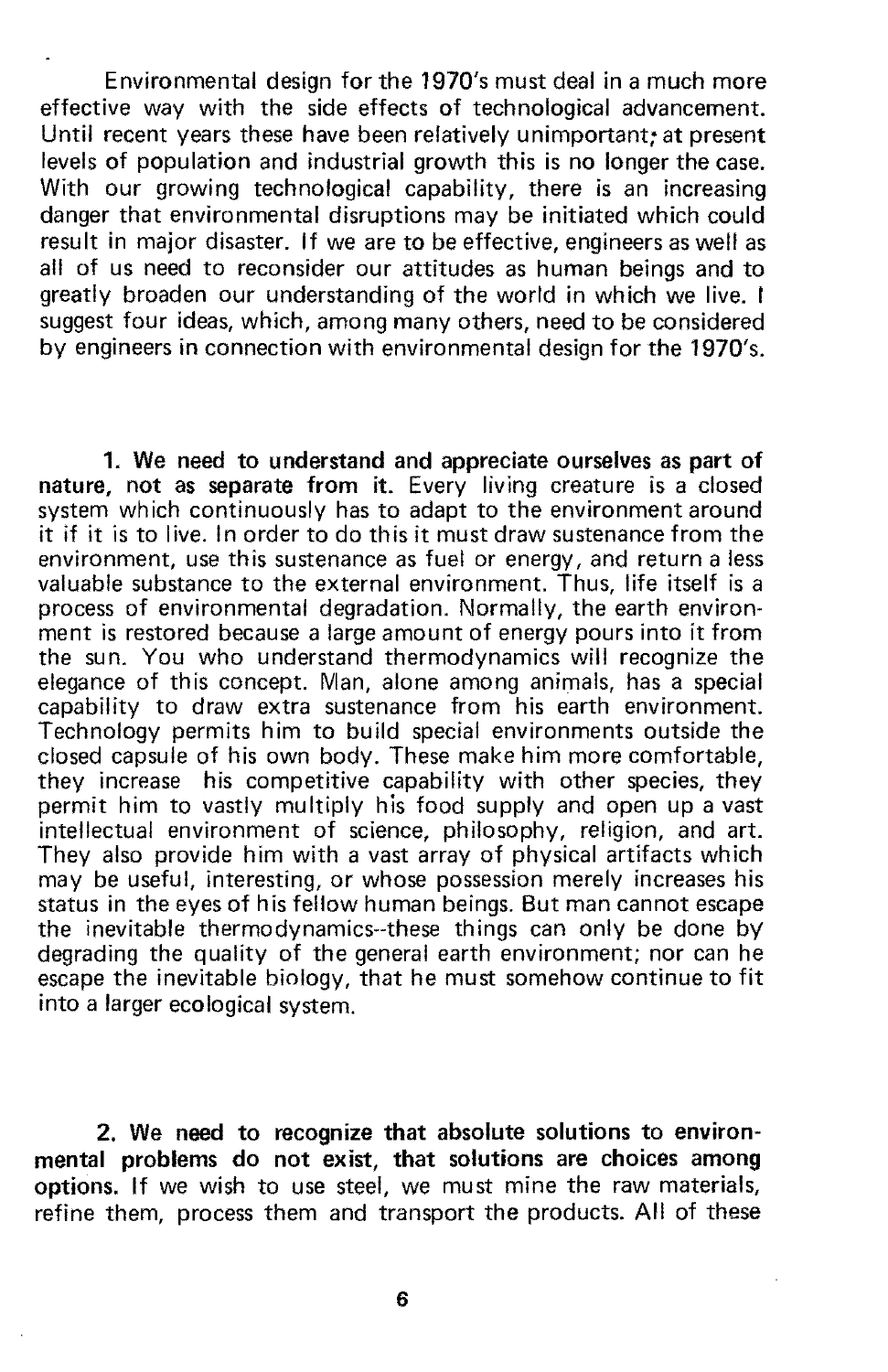operations will change, in fact degrade, the earth environment. If the healing power of the earth environment is too slow, or inadequate for our taste, then we have choices like the following: discontinue the use of steel--this certainly would be inconvenient and certainly increase hunger; reduce the use of steel--maybe we could give up some of our less useful artifacts, or shift from 2.5 ton automobiles to 50-lb bicycles (this is known as lowering our standard of living); substitute different materials, if we can find them, which can be produced at lower environmental cost; try to invent a new steel technology which does less damage to our earth environment. The last option is an example of a set of alternatives which engineers should think about in the context of "Engineering--Environmental Design for the 1970's." We should invent and select technologies which do the least damage to the common environment.

In the present mood of our country, to stamp out all pollution regardless of its importance and cost, there is great danger that we will expend our energies quite ineffectively by scattering our shots, actually create new inadvertent environmental problems in a thoughtless haste to solve old ones, and wear ourselves out treating symptoms rather than choosing and dealing with our most important and least costly options. I certainly welcome our nation's determination to do something about the common environment, indeed we must move rapidly in most cases, but let us not thoughtlessly spin our wheels because we do not understand the alternatives.

3. We need to recognize and understand the difficulty of the decision-making process when the common earth environment is involved. Only society can make and implement a decision to improve the quality of the general environment. This process is difficult because the interests of individuals; as they see them, are almost always in conflict with what is best for everybody as a group from a general environmental point of view. Let me try to illustrate this point. A mining and metal processing plant brings material prosperity to a commu nity of 50,000 people, but at the same time it rips up the earth and pollutes the atmosphere. Suppose now a decision is made to restore the damage to the landscape and reduce or eliminate the air pollution at company expense. It costs money to install and operate the additional equipment. To meet its payrolls the company either has to increase the price of its product, reduce the wages it

7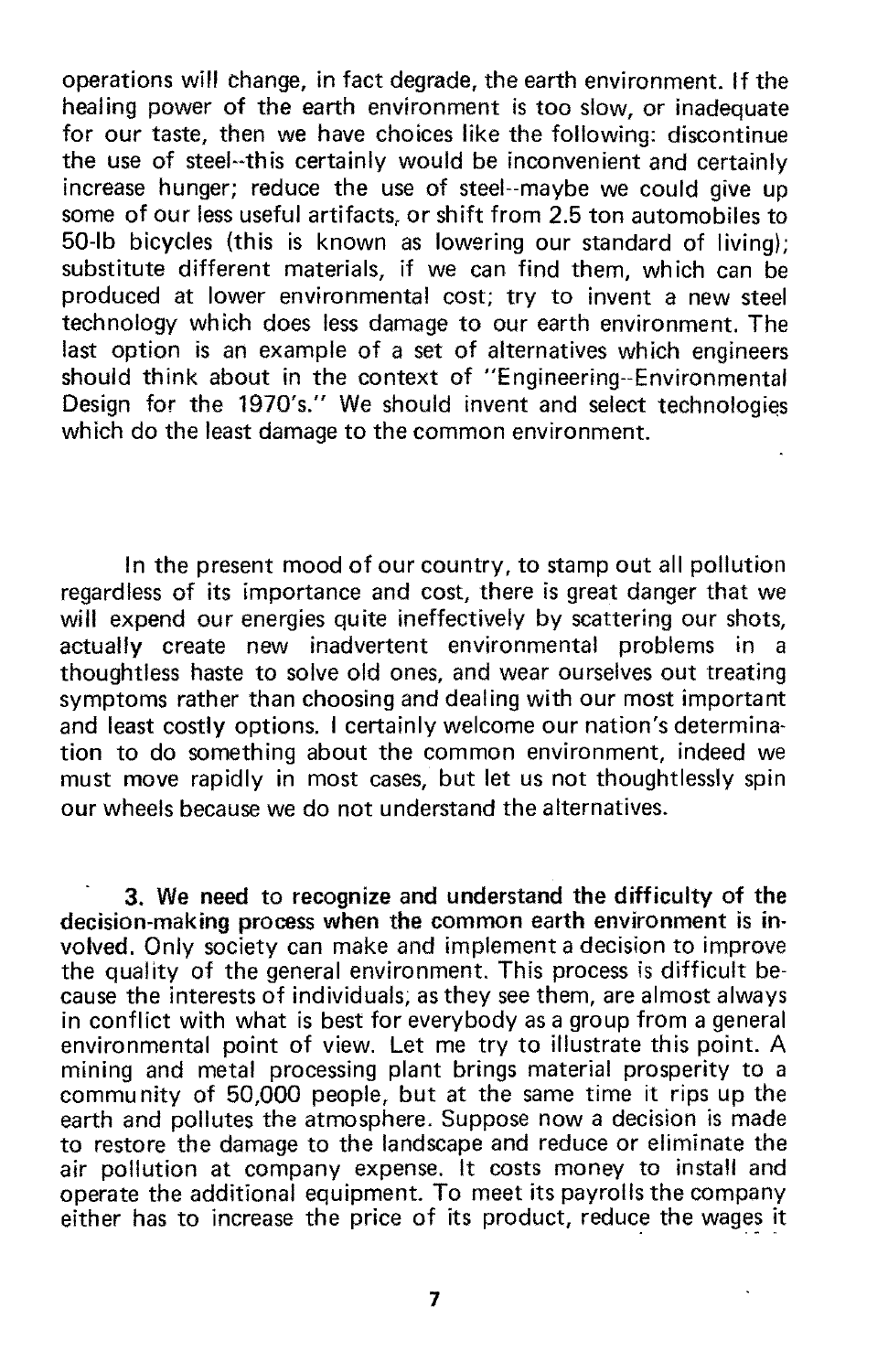pays its employees, or reduce the taxes it pays to the state. If it increases its prices, it cannot compete and it loses money, so discard that alternative. Would you then as a wage earner be willing to take a reduced pay check in order to clean up the place? Would you if you were the Governor, under great pressure to find the money to operate the State's schools, be willing to reduce the company's taxes? These are the kinds of conflicts that invariably arise in environmental problems; conflicts which make them extremely difficult to solve. Somebody always has to pay. Nearly everyone thinks it should be somebody else. Invariably, therefore, solutions to problems of the common environment are political ones. All of us, particularly engineers, need to recognize and understand this, and think about how the decision process can be improved.

4; We need to reassess our own personal values. Hopefully, better technology can reduce damage to the environment or help correct or improve existing damage. By and large, though, conservation and improvement of the common environment will require some sacrifice of individual material goods now available or technologically possible in the future. But these individual goods are mine; the environment is everybody elses. Are you willing to pay a higher price to operate your car or even to forego the status symbol of a new Cadillac in order to have cleaner air? Are you willing to pay more for electricity, or increase your income tax payments in order to disperse new cities or to improve economic opportunities for those in the urban ghettoes? Unless large numbers of people decide that these and similar environmental values mean more to them than an everincreasing stream of material goods, then it seems unlikely that the political decisions will be made until there is a crisis.

I have mentioned four points that I think need to be strengthened within the intellectual equipment of engineers who aspire to Environmental Design for the 1970's. There are others. I think these are important ones.

You recognize also that, while we may not be facing a desperate crisis, our country and perhaps the whole human race are experiencing troubling and disquieting times. The feelings of frustration, insecurity, and apprehension reflect upon us all. Somehow the specter of total war, human starvation, human inequity, deteriorating